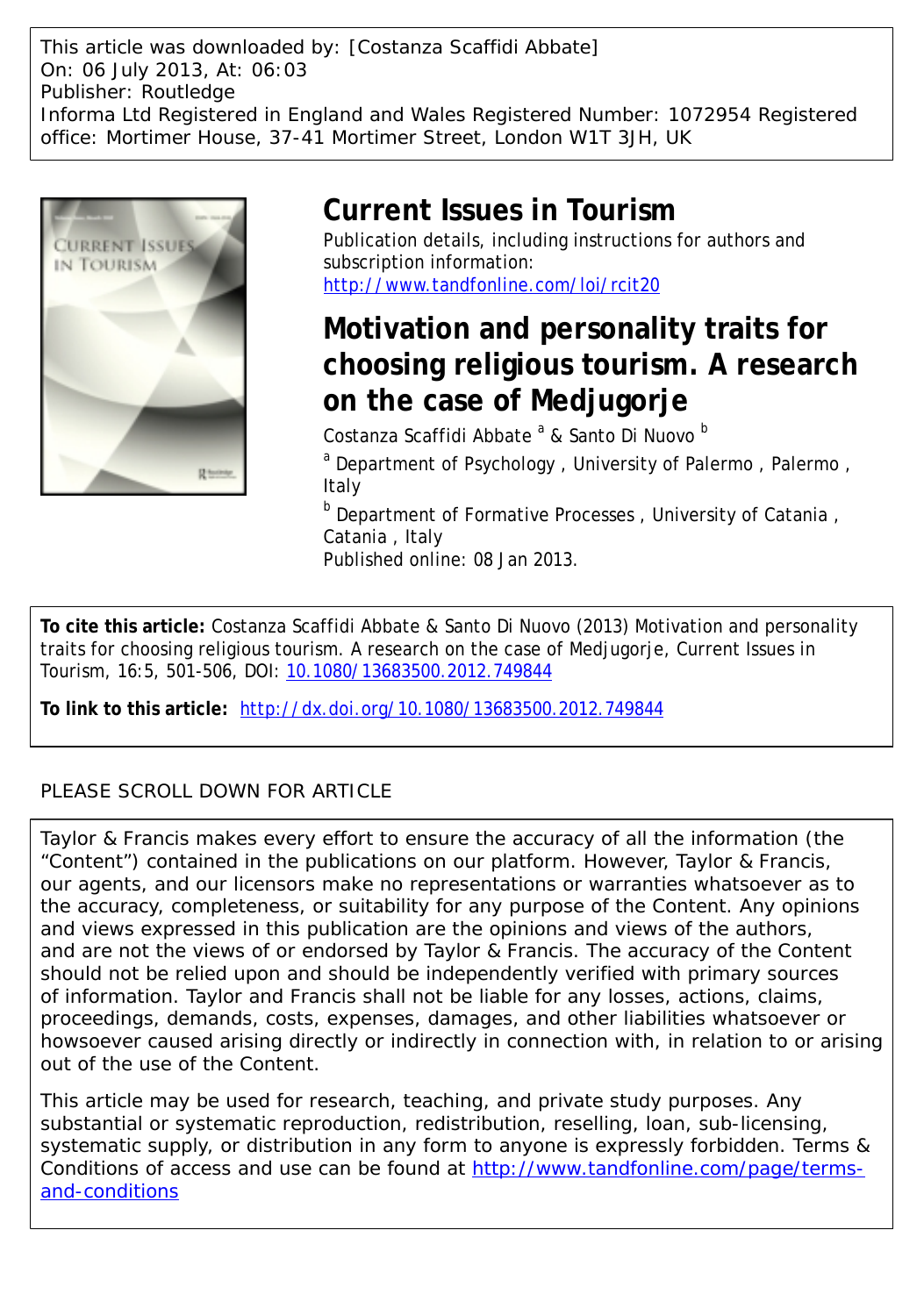### CURRENT ISSUES IN TOURISM LETTER

### Motivation and personality traits for choosing religious tourism. A research on the case of Medjugorje

Costanza Scaffidi Abbate<sup>a∗</sup> and Santo Di Nuovo<sup>b</sup>

<sup>a</sup>Department of Psychology, University of Palermo, Palermo, Italy; <sup>b</sup>Department of Formative Processes, University of Catania, Catania, Italy

(Received 4 September 2012; final version received 12 November 2012)

Religion has long been a primary motivation for journeys and it is considered the oldest non-economic reason for travelling. The purpose of this paper is to investigate the reasons tourists choose to travel to sacred sites, with the specific aim of discovering relationships between personality traits and motivations for religious travel. Participating in the research were 679 Italian travellers to Medjugorje sanctuary, who completed the travel motivation scale and big five questionnaire. The results show that motivation is focused prevalently on the need for discovery in men and socialisation in women. Multiple regression analyses demonstrated that personality traits are predictive of motivation factors differently for males and females.

Keywords: religious tourism; motivations; personality traits; big five questionnaire

#### Introduction

Why people travel to sites of religious significance is an important question in studying tourism. The role of religion as a catalyst for increasing travel, the importance of collecting and disseminating best practices for encouraging it, as well as practical tools for improving the management and sustainability of religious destinations were highlighted in an international conference on 'Tourism, religions and dialogue of cultures' (UNWTO, 2008).

One type of religious travel is the pilgrimage. There are evident links between tourism and pilgrimage in terms of both the journey and the experience of community; indeed, Turner and Turner (1978) famously claimed that 'a tourist is half a pilgrim, if a pilgrim is half a tourist' (p. 20). According to the United Nation World Tourism Organization (UNWTO, 2008), nearly 300 million pilgrims visit religious sites every year all over the world, representing an expanding economic sector. For the tourism industry, pilgrims are generally treated like general tourists because pilgrims often have the same needs as general tourists and visit tourist-frequented places, such as museums, cafes, and shops, in addition to the religious sites. It can be stated that the pilgrimage is experiencing 'a marked resurgence' (Digance, 2003) and is as popular now as it has been in the past.

According to Shackley (2001), the pilgrim wishes to have a spiritual experience using travel as an act of fortification of faith. This can be accomplished through spiritual retirement in a sanctuary or through participation in some religious event such as mass or

<sup>∗</sup>Corresponding author. Email: costanza.scaffidi@unipa.it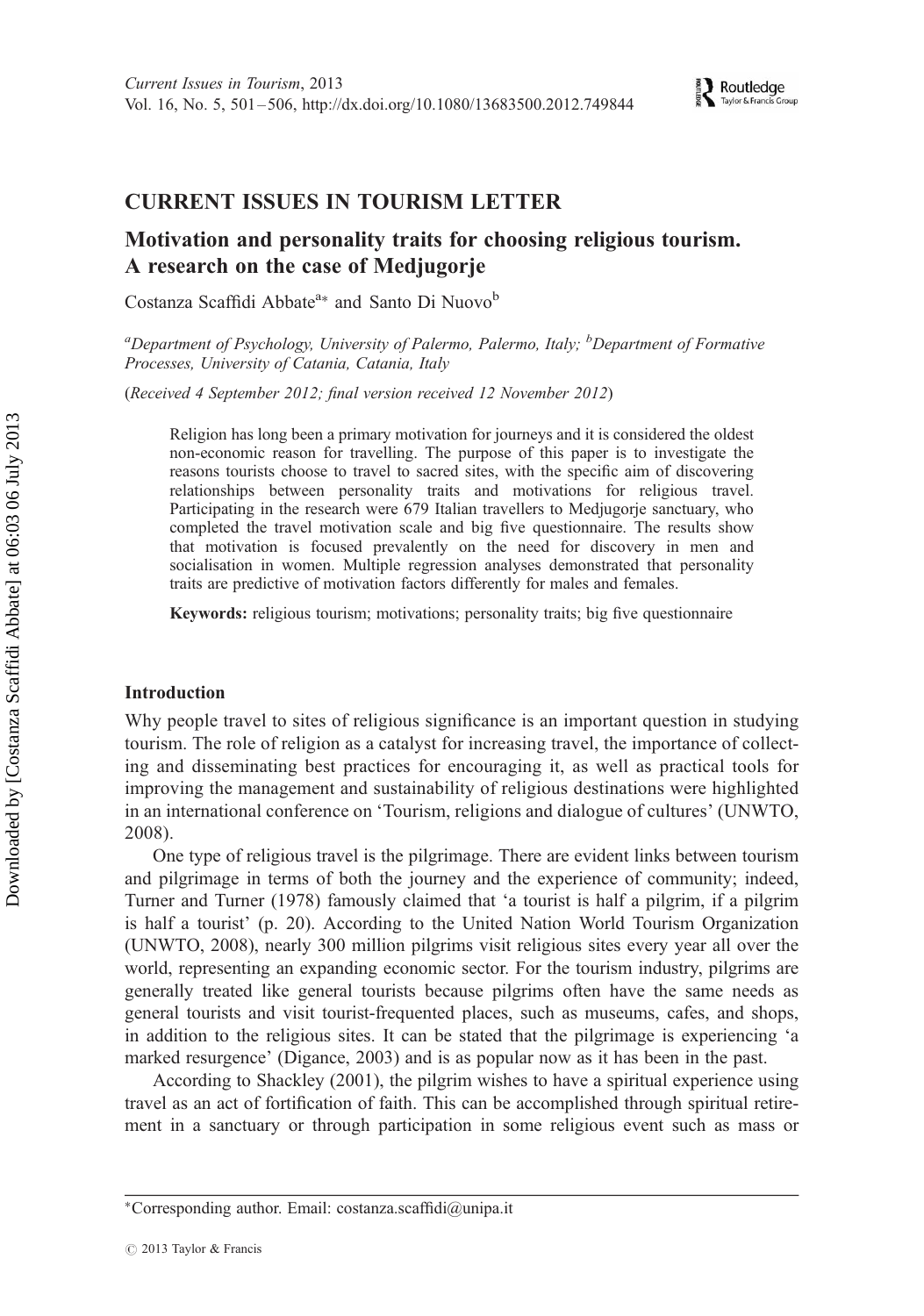some other religious activity. Some people, probably, travel to maintain an identity, others to satisfy the feelings of nostalgia, some to experience the transcendent, and some to fulfill the requirements of particular faith-based groups, for example, the journey to Mecca for devout Muslims. Religious tourists, today, are considered 'pilgrims of modernity', choosing holy sites for reasons other than religious ones (MacCannell, 1976). Many different motivations, not of a religious nature, drive people to engage in pilgrimage journeys, particularly in the context of the worries and concerns typical of the modern world.

A dispute has arisen in several scientific journals concerning the tourist who searches for modernity or authenticity. Sharpley (2008) has pointed out the spiritual dimension of tourism by examining the relationship between authenticity and tourism and considering the ways in which tourists look to their heritage and history in searching for the authentic roots of their identities. Religious travel may be an occasion for meditation and may provide experiences that afford individuals the potential to reconstruct meanings related to identity. Indeed, Cohen (1979) proposed that tourists often choose elective spiritual centres that are external to the mainstream of their native societies and cultures.

In such scenarios, personality factors may play a relevant role. In fact, the purpose of several recent research studies has been to explain the connection between personality and touristic choices (Berno & Ward, 2005). Consistent with this line of research, our work aimed to study tourists' decisions to visit a religious site, with the specific purpose of discovering the relationship between motivations for religious travel and personality. The focus of the study is a particular sacred place that has recently received worldwide attention: Medjugorje, where it is said that the Virgin Mary has been appearing since 1981.

#### **Objectives**

This study aimed to explore some motivations of religious tourists and to assess the relationship between these motivations and personality traits.

#### Method

#### **Participants**

Participants were Italian tourists who had chosen a travel package for the Marian Sanctuary of Medjugorje (Bosnia-Herzegovina). The participants were selected with the help of a specialised travel agency and data were collected before or during the trip.<sup>1</sup> The sample was composed of 679 subjects, with 244 males and 435 females. The imbalanced gender distribution reflects the usual composition of groups travelling to religious sites (Jansen, 2012).

The age range was  $18-63$  years (Mean = 36.92; SD = 13.24), with 37.8% aged 18– 30 years,  $42.0\%$  aged  $31-50$  years, and  $20.2\%$  over 50 years of age. Education was middlehigh ( $>$ 13 years of schooling for 62.74% of the participants). Prevalent occupations ( $>$ 5% of participants) included students (26.8%), employees (21.8%), autonomous workers (18.26%), teachers (8.84%), and retirees (6.77%).

#### **Instruments**

The instruments administered were as follows:

1. The *Travel Motivation Survey* was devised by Figler, Weinstein, Sollers, and Devan (1992) and adapted for use in Italy by Maeran (2000). The questionnaire explores,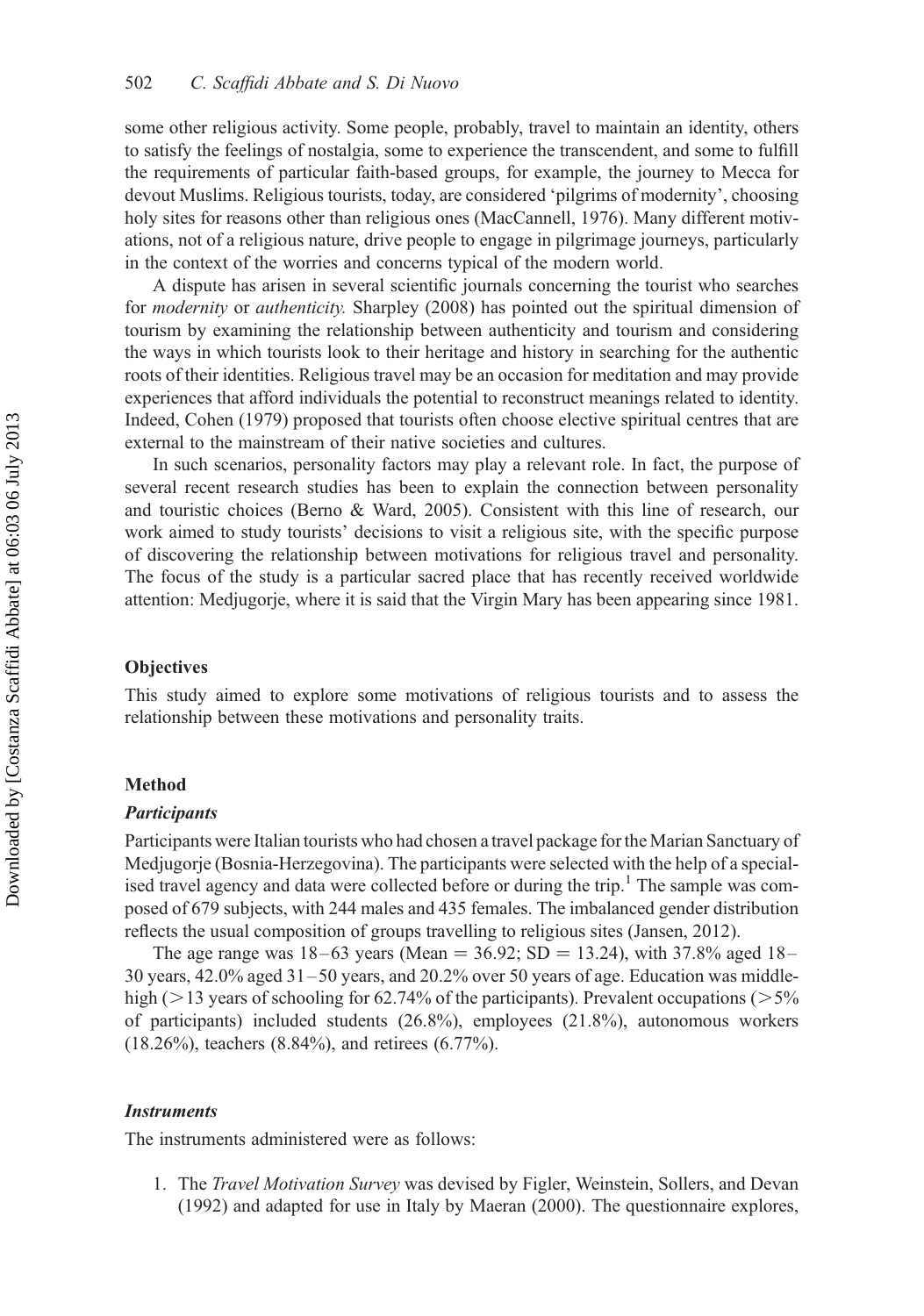by means of 35 items on a 5-point Likert scale, seven motivational categories: culture, self-seeking, sensation-seeking, status, sociality, relaxation, and nature. In a previous principal components factor analysis, using Varimax rotation, the items of the scale loaded on three main factors accounted for 40% of the total variance and were labelled Curiosity and discovery, Out-of-routine, and Self and sociality. The curiosity and discovery factor includes items that measure a wish to see unknown sites and curiosity for different cultural experiences. The out-of-routine factor includes items that measure a wish to have unusual experiences and to escape from one's daily routines. The third factor, self and sociality, includes items that measure the extent to which travel is seen as a means of rediscovering one's self through socialisation. Cronbach alphas for the three factor scores were 0.82, 0.64, and 0.68, respectively.

We used an instrument designed for general tourism, adapted for Italian samples, and consequently the lack of specific instruments suitable for religious travelling.

2. The big five questionnaire (BFQ, Costa & McCrae, 1992) measures five personality factors: energy/activity, agreeableness/cooperation, conscientiousness, emotional stability, and openness to experience. The Italian edition, adapted by Caprara, Barbaranelli, and Borgogni (1993), was used for our study.

#### Results

The factors of the travel motivation survey showed in our sample results were similar to those found for general tourists in Italian samples (Perussia & Viano, 2002). A covariance analysis showed that both gender and educational level are relevant in determining scores for the three factors (Table 1). Males' aims are more oriented towards discovery, while females' motivations tend towards the self and sociality factor. Gender does not influence the out-of-routine factor. Educational level has a positive influence on all three motivational factors.

Some significant differences in motivations were found among groups divided by age. For the out-of-routine and self and sociality factors, the extreme age groups have significantly higher scores  $(F_{2, 676} = 9.25, p < 0.001; F_{2, 676} = 22.81, p < 0.001$ , respectively). No significant age differences were found for the curiosity/discovery factor.

| Motivation              | Gender | Mean         | Std dev.     | Analysis of covariance |                      |              |        |
|-------------------------|--------|--------------|--------------|------------------------|----------------------|--------------|--------|
|                         |        |              |              | Gender<br>F(1,1,676)   | Educ.<br>(Covariate) | p            |        |
|                         |        |              |              |                        |                      | Gender/Educ. |        |
| Curiosity and discovery | М<br>F | 3.32<br>3.08 | 0.86<br>0.91 | 9.73                   | 4.11                 | < 0.01       | 0.04   |
| Out of routine          | М<br>F | 1.40<br>1.38 | 0.48<br>0.47 | 0.94                   | 7.89                 | 0.33         | 0.01   |
| Self and socialisation  | М<br>F | 2.92<br>3.13 | 0.72<br>0.73 | 9.99                   | 12.73                | < 0.01       | < 0.01 |

Table 1. Differences between genders in touristic motivations and covariance analysis, including years of schooling as covariate.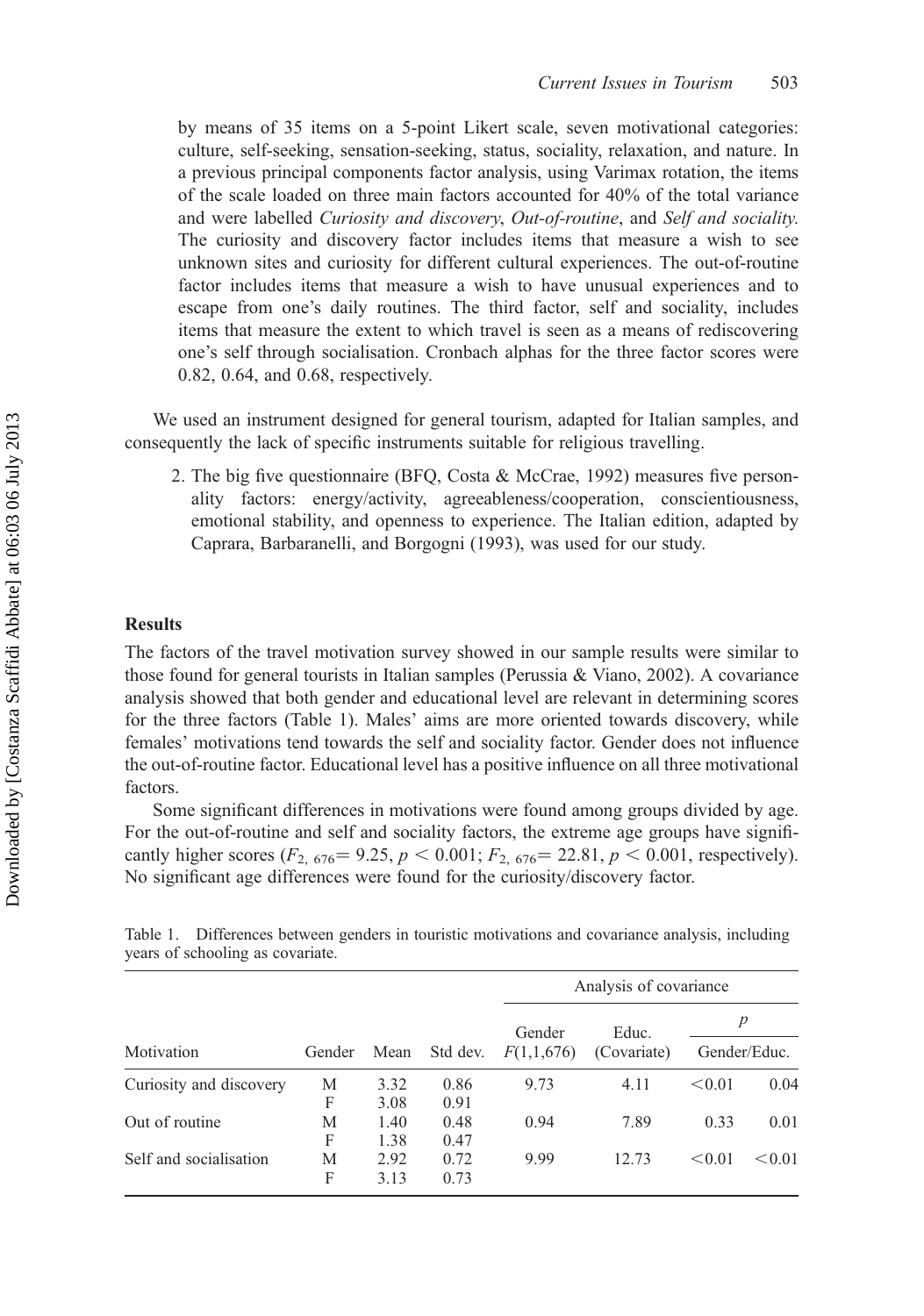| <b>BFO</b> traits | <b>Motivation</b> factors |                     |           |                       |              |           |  |  |  |  |
|-------------------|---------------------------|---------------------|-----------|-----------------------|--------------|-----------|--|--|--|--|
|                   |                           | Males ( $n = 244$ ) |           | Females ( $n = 435$ ) |              |           |  |  |  |  |
|                   | Discover                  | Out-of-Rout.        | Socialis. | Discover              | Out-of-Rout. | Socialis. |  |  |  |  |
| Energy            | $0.34*$                   | 0.12                | $0.47*$   | $0.29*$               | $0.53*$      | $0.37*$   |  |  |  |  |
| Agreeableness     | $0.35*$                   | $0.46*$             | $0.65*$   | 0.05                  | 0.09         | $0.48*$   |  |  |  |  |
| Consciousness     | 0.06                      | $0.40*$             | $0.41*$   | $0.30*$               | $-0.02$      | 0.12      |  |  |  |  |
| Stability         | 0.05                      | 0.19                | 0.06      | $-0.07$               | $-0.03$      | 0.00      |  |  |  |  |
| <b>Openness</b>   | 0.18                      | $-0.23$             | $-0.61*$  | $0.38*$               | $0.37*$      | 0.01      |  |  |  |  |

Table 2. Personality traits predicting motivation to travel. Standardised coefficient derived from multiple regressions for each factor of the motivation test.

 $<sub>∗p(t)</sub> < 0.05.$ </sub>

Percentages of participants exceeding the cut-off for the BFO Italian sample ( $T = 65$ , i.e. 1.5 s.d. over the mean), indicating a 'very high' position for each variable, were calculated (reference, for each gender: BFQ Italian standardisation, Caprara et al., 1993). A very small percentage of subjects, both males and females, has high scores on the energy (1.76% overall) and openness (2.95%) factors, which is different from the expected trend for tourists aiming to travel to new and distant destinations. A comparison between genders shows a significant relation (chi-square = 17.73, df = 5,  $p = 0.003$ ). Gender differences are evident particularly for the conscientiousness and emotional stability factors, with higher percentages of females than males who score above the cut-off (3.45% vs. 0.41% and 7.36% vs. 2.46%, respectively).

The following multiple regression analyses, separated by gender, aimed to explore what personality traits, measured by BFQ scores, result predictors of the factors for motivating travel. Table 2 shows that the energy/activity trait is predictive for almost all motivation factors in both genders (except for the out-of-routine motivation factor for males). Agreeableness predicts all motivational factors in males, and the self and sociality factor in



Figure 1. Multidimensional scaling of motivation variables and personality traits (Kruskal method).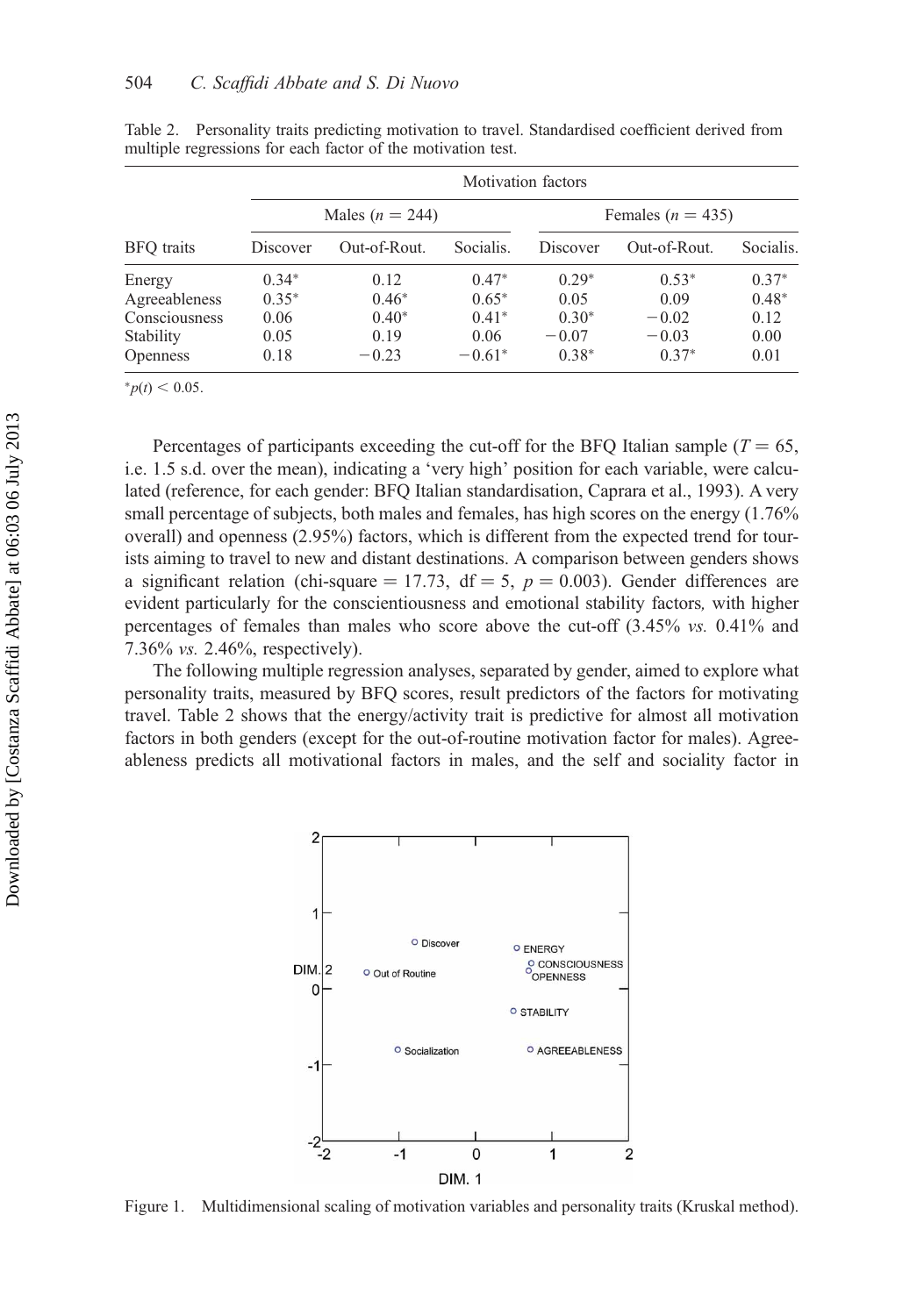females. Conscientiousness predicts the out-of-routine and self and sociality factors in males, and the curiosity and discovery factor in females. The openness to experience trait is linked to self and sociality factor scores in males and to curiosity and discovery and out-of-routine factor scores in females. Emotional stability is predictive of any of the motivational variables in either gender.

To test the general relation among variables, monotonic multidimensional scaling using the Kruskal method was performed on the correlation matrix for the whole sample. The results are graphically shown in Figure 1.

The model has a good fit (stress of final configuration: 0.06; proportion of explained variance: 0.98). Two dimensions clearly emerged from the analysis: personality vs. touristic motivation (Dimension 1) and energy/activity linked to curiosity and discovery vs. self and sociality linked to agreeableness and cooperation (Dimension 2). These two dimensions sharply differentiate religious touristic travellers.

#### Conclusions

The purpose of this study was to explore motivations for choosing travel to a religious destination (i.e. Medjugorje), and the relationship between such motivation and personality traits. Several studies have analysed the profile of pilgrims travelling to different religious destinations, including Lourdes (Pieper & Van Uden, 1994), the Holy Land (Collins-Kreiner & Kliot, 2000), and Fatima (Ambrosio, 2001). According to Lanquar (2008), religious tourism in general is changing, so that today, it should not be described in a stereotypical way. Regarding the Christian pilgrimage, the attitude towards tourism seems to be mostly determined by the characteristics of each pilgrimage; For example, Millán, Pérez, and Carranza (2012) have described differences between the profiles of participants in pilgrimages to Santiago de Compostela or to El Rocío.

Certainly, religious travel is multifaceted, with different kinds of aims and activities included in a single trip, and relevant differences among people according to gender and age. The gender differences in participation that were found in our sample are reflective of general religious tourism trends; also, young people, particularly those participating in religious groups, frequently go on pilgrimages to sites like Medjugorje. Bartoluci and Martinovic (1999) also found a great number of young people among the pilgrims to Medjugorje, as well as elderly and sick people.

While in general no differences have been found with the motivation for not religious tourism, the findings of our research showed that both gender and age differentiate religious travellers along certain psychological variables. Male travellers to Medjugorje seem to be characterised primarily by a motivation focused on the need for discovery, while women show a greater desire for socialisation and openness to other people.

Finally, the results also indicate that, among religious tourists, those who have a more marked energetic personality (described as a confident and enthusiastic approach to the various circumstances of life) are motivated by a need for discovery, while the agreeableness/cooperation trait is connected to the need for socialisation. Openness to experience, that is willingness to accept new ideas and others' values and feelings, is linked to self and sociality in males and to curiosity and discovery and out-of-routine factors in females.

These findings seem to provide some information about the motivations and personality traits of travellers to a religious site like Medjugorje which is also useful for planning and managing the marketing of tourism. Understanding, in more detail, why people choose this kind of destination, and the types of personalities that such travellers have could be useful not only for fulfilling pilgrims' expectations but also for promoting specific marketing